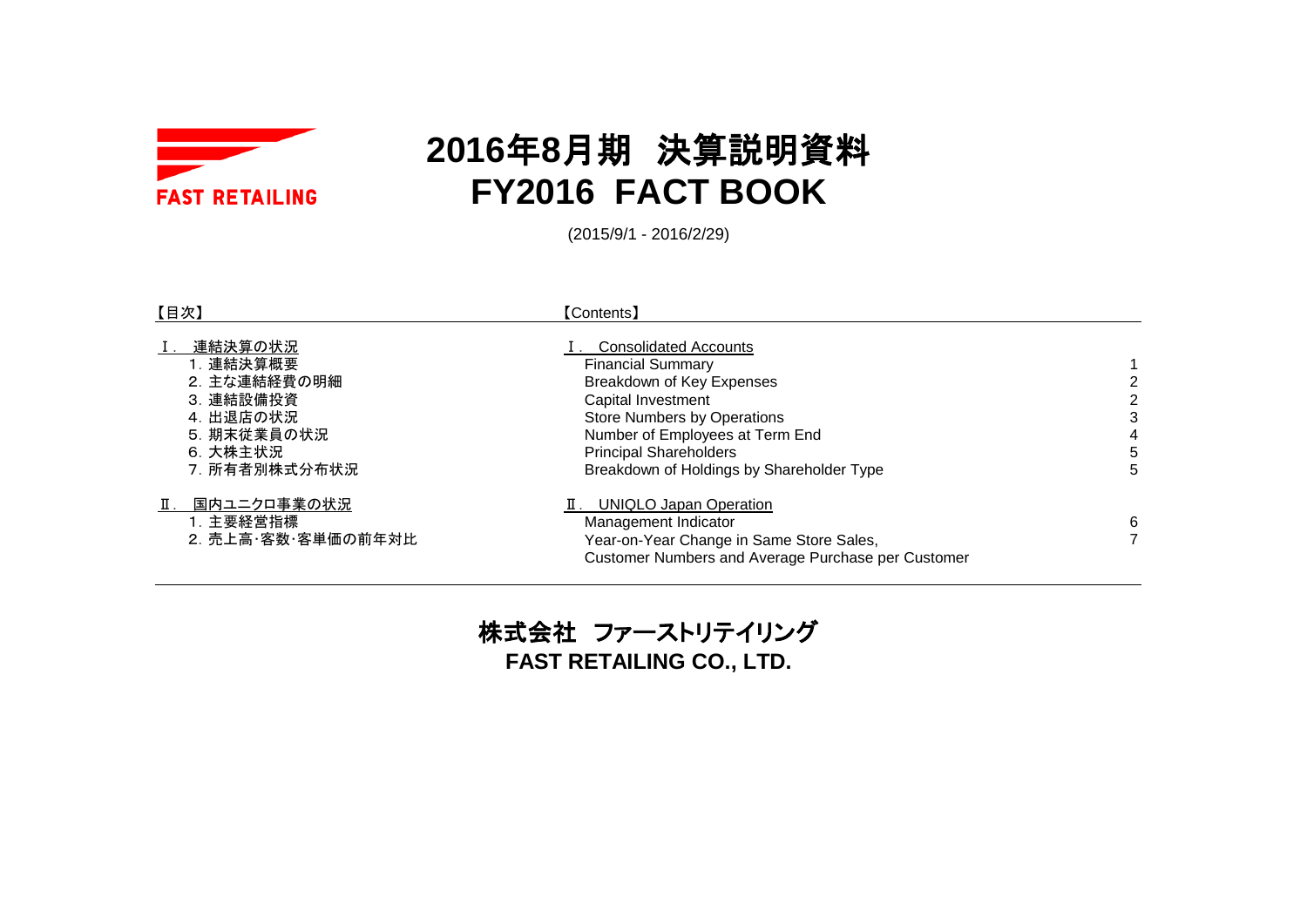### Ⅰ-1.連結決算概要 **Financial Summary (Consolidated)**

|                                                 |           |                       |          |           |                               |          |                 |                             |          |                 | (単位:百万円) (Millions of Yen/%) |          |
|-------------------------------------------------|-----------|-----------------------|----------|-----------|-------------------------------|----------|-----------------|-----------------------------|----------|-----------------|------------------------------|----------|
|                                                 |           |                       |          |           | FY 2015                       |          |                 |                             |          |                 | FY 2016                      |          |
|                                                 |           | FY 2015 上期 First Half |          |           | 2014/9/1 - 2015/8/31          |          |                 |                             |          |                 | 2015/9/1 - 2016/2/29         |          |
|                                                 | 金額        | 売上比                   | 前期比      | 金額        | FY 2015 下期 Second Half<br>売上比 | 前期比      | 金額              | FY 2015 通期 Full Year<br>売上比 | 前期比      | 金額              | FY 2016 上期 First Half<br>売上比 | 前期比      |
|                                                 | Mil. Yen  | % Revenue             | % Change | Mil. Yen  | % Revenue                     | % Change | Mil. Yen        | % Revenue                   | % Change | Mil. Yen        | % Revenue                    | % Change |
| 売上収益                                            |           |                       |          |           |                               |          |                 |                             |          |                 |                              |          |
| Revenue                                         | 949,684   | 100.0                 | 124.2    | 732,097   | 100.0                         | 118.4    | 1,681,781       | 100.0                       |          | 121.6 1,011,653 | 100.0                        | 106.5    |
| 売上総利益                                           |           |                       |          |           |                               |          |                 |                             |          |                 |                              |          |
| <b>Gross profit</b>                             | 479,517   | 50.5                  | 127.0    | 369,021   | 50.4                          | 114.5    | 848,538         | 50.5                        | 121.3    | 476,935         | 47.1                         | 99.5     |
| 販管費                                             |           |                       |          |           |                               |          |                 |                             |          |                 |                              |          |
| <b>SG&amp;A</b> expenses                        | 336,333   | 35.4                  | 123.4    | 335,530   | 45.8                          | 121.3    | 671,863         | 39.9                        | 122.3    | 370,729         | 36.6                         | 110.2    |
| 営業利益                                            |           |                       |          |           |                               |          |                 |                             |          |                 |                              |          |
| <b>Operating income</b>                         | 150,077   | 15.8                  | 140.2    | 14,386    | 2.0                           | 61.6     | 164,463         | 9.8                         | 126.1    | 99,341          | 9.8                          | 66.2     |
| 税引前利益                                           |           |                       |          |           |                               |          |                 |                             |          |                 |                              |          |
| Income before tax                               | 163,666   | 17.2                  | 148.0    | 17,010    | 2.3                           | 68.3     | 180,676         | 10.7                        | 133.4    | 82,041          | 8.1                          | 50.1     |
| 親会社の所有者に帰属する当期利益                                |           |                       |          |           |                               |          |                 |                             |          |                 |                              |          |
| Net income attributable to owners of the parent | 104,753   | 11.0                  | 156.2    | 5,274     | 0.7                           | 70.6     | 110,027         | 6.5                         | 147.6    | 47,043          | 4.7                          | 44.9     |
| 資産合計                                            |           |                       |          |           |                               |          |                 |                             |          |                 |                              |          |
| <b>Total assets</b>                             | 1,276,295 |                       | 131.5    | 1,163,706 |                               |          | 117.3 1,163,706 |                             |          | 117.3 1,311,064 |                              | 102.7    |
| 資本合計                                            |           |                       |          |           |                               |          |                 |                             |          |                 |                              |          |
| <b>Total equity</b>                             | 804,982   |                       | 123.6    | 774,804   |                               | 121.8    | 774,804         |                             | 121.8    | 709,647         |                              | 88.2     |
| 基本的1株当たり当期利益(円)                                 |           |                       |          |           |                               |          |                 |                             |          |                 |                              |          |
| Basic earnings per share (yen)                  | 1,027.75  |                       | 156.1    | 51.74     |                               | 70.6     | 1,079.42        |                             | 147.6    | 461.43          |                              | 44.9     |
| 資産合計当期利益率(%)                                    |           |                       |          |           |                               |          |                 |                             |          |                 |                              |          |
| $ROA(\%)$                                       | 9.2       |                       |          | 0.4       |                               |          | 10.2            |                             |          | 3.8             |                              |          |
| 親会社所有者帰属持分当期利益率(%)                              |           |                       |          |           |                               |          |                 |                             |          |                 |                              |          |
| <b>ROE(%)</b>                                   | 15.0      |                       |          | 0.7       |                               |          | 16.1            |                             |          | 6.5             |                              |          |
| 期末発行済株式数(千株)                                    |           |                       |          |           |                               |          |                 |                             |          |                 |                              |          |
| Number of shares outstanding (thousands)        | 106,073   |                       |          | 106,073   |                               |          | 106,073         |                             |          | 106,073         |                              |          |

 $-1 -$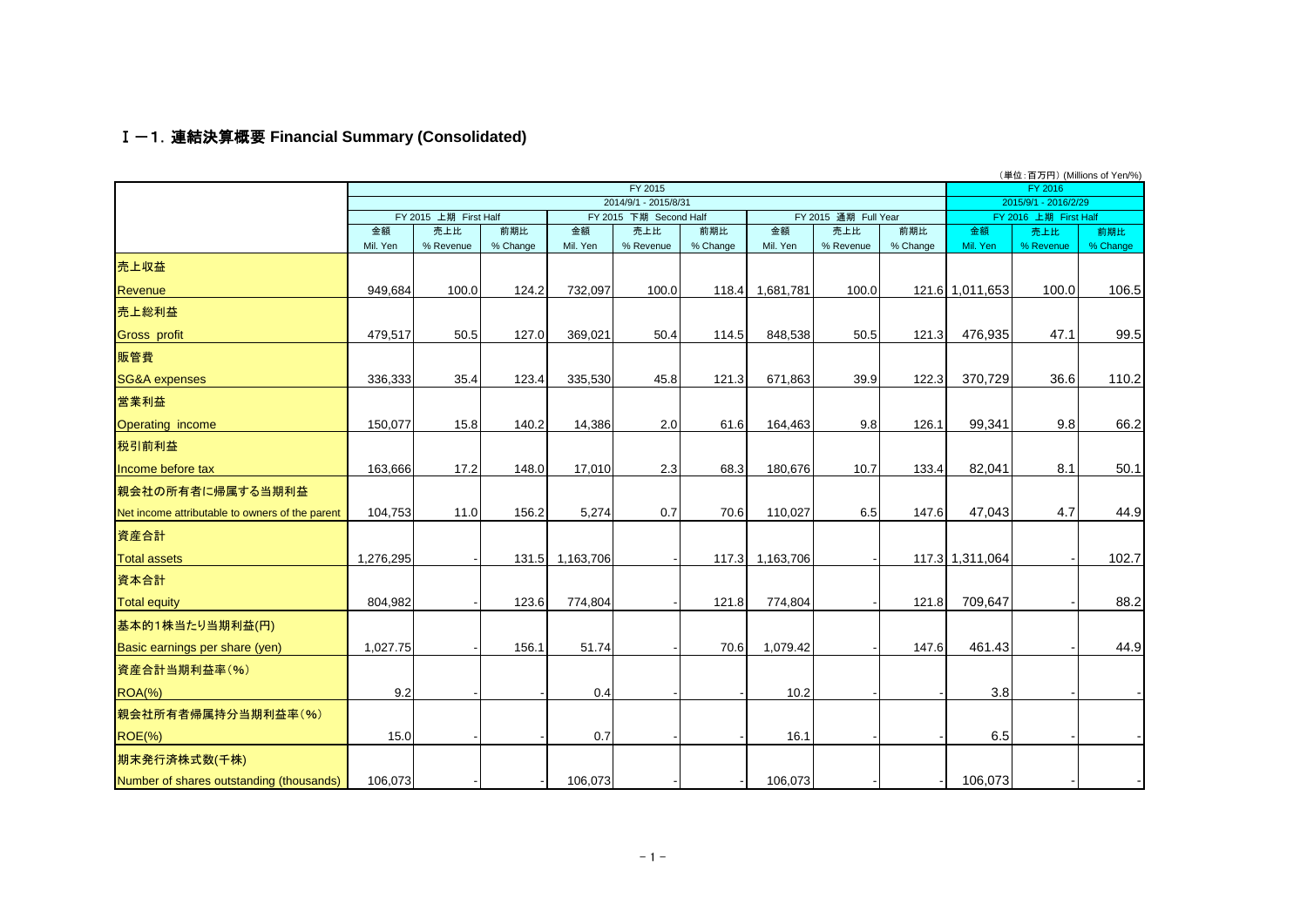## Ⅰ-2.主な連結経費の明細 **Breakdown of Key Expenses (Consolidated)**

|                               |          |                       |                       |          | (単位:百万円) (Millions of Yen/%)                   |          |          |                      |          |          |                      |          |
|-------------------------------|----------|-----------------------|-----------------------|----------|------------------------------------------------|----------|----------|----------------------|----------|----------|----------------------|----------|
|                               |          |                       |                       |          | FY 2015                                        |          |          |                      |          |          | FY 2016              |          |
|                               |          |                       |                       |          | 2014/9/1 - 2015/8/31<br>FY 2015 下期 Second Half |          |          | FY 2015 通期 Full Year |          |          | 2015/9/1 - 2016/2/29 |          |
|                               |          | FY 2015 上期 First Half | FY 2016 上期 First Half |          |                                                |          |          |                      |          |          |                      |          |
|                               | 金額       | 売上比                   | 前期比                   | 金額       | 売上比                                            | 前期比      | 金額       | 売上比                  | 前期比      | 金額       | 売上比                  | 前期比      |
|                               | Mil. Yen | % Revenue             | % Change              | Mil. Yen | % Revenue                                      | % Change | Mil. Yen | % Revenue            | % Change | Mil. Yen | % Revenue            | % Change |
| 広告宣伝費                         |          |                       |                       |          |                                                |          |          |                      |          |          |                      |          |
| Advertising and promotion     | 35,520   | 3.7                   | 109.5                 | 32,954   | 4.5                                            | 115.6    | 68,474   | 4.1                  | 112.4    | 40,835   | 4.0                  | 115.0    |
| 地代家賃                          |          |                       |                       |          |                                                |          |          |                      |          |          |                      |          |
| <b>Rental expenses</b>        | 86,814   | 9.1                   | 121.6                 | 79,622   | 10.9                                           | 118.4    | 166,437  | 9.9                  | 120.0    | 91,163   | 9.0                  | 105.0    |
| 減価償却費及びその他の償却費                |          |                       |                       |          |                                                |          |          |                      |          |          |                      |          |
| Depreciation and amortization | 17,784   | 1.9                   | 127.2                 | 19,973   | 2.7                                            | 118.7    | 37,758   | 2.2                  | 122.6    | 18,656   | 1.8                  | 104.9    |
| 委託費                           |          |                       |                       |          |                                                |          |          |                      |          |          |                      |          |
| <b>Outsourcing</b>            | 13,813   | 1.5                   | 137.6                 | 15,511   | 2.1                                            | 120.1    | 29,324   | 1.7                  | 127.8    | 17,347   | 1.7                  | 125.6    |
| 人件費                           |          |                       |                       |          |                                                |          |          |                      |          |          |                      |          |
| <b>Salaries</b>               | 110,986  | 11.7                  | 126.1                 | 119,829  | 16.4                                           | 123.8    | 230,815  | 13.7                 | 124.9    | 121,597  | 12.0                 | 109.6    |
| その他                           |          |                       |                       |          |                                                |          |          |                      |          |          |                      |          |
| <b>Others</b>                 | 71,413   | 7.5                   | 126.2                 | 67,639   | 9.2                                            | 124.4    | 139,053  | 8.3                  | 125.3    | 81,128   | 8.0                  | 113.6    |
| 合計                            |          |                       |                       |          |                                                |          |          |                      |          |          |                      |          |
| <b>Total</b>                  | 336,333  | 35.4                  | 123.4                 | 335,530  | 45.8                                           | 121.3    | 671,863  | 39.9                 | 122.3    | 370,729  | 36.6                 | 110.2    |

## Ⅰ-3.連結設備投資 **Capital Investment (Consolidated)**

|                      |                       |                        |                      | (単位: 百万円) (Millions of Yen/%) |
|----------------------|-----------------------|------------------------|----------------------|-------------------------------|
|                      |                       | FY 2015                |                      | FY 2016                       |
|                      |                       | 2014/9/1 - 2015/8/31   |                      | 2015/9/1 - 2016/2/29          |
|                      | FY 2015 上期 First Half | FY 2015 下期 Second Half | FY 2015 通期 Full Year | FY 2016 上期 First Half         |
| 国内ユニクロ事業:            |                       |                        |                      |                               |
| <b>UNIQLO Japan</b>  | 5,292                 | 3,346                  | 8,639                | 2,480                         |
| 海外ユニクロ事業:            |                       |                        |                      |                               |
| UNIQLO International | 17.470                | 20,275                 | 37,745               | 13,383                        |
| グローバルブランド事業:         |                       |                        |                      |                               |
| <b>Global Brands</b> | 4,366                 | 4,538                  | 8,905                | 3,843                         |
| その他事業:               |                       |                        |                      |                               |
| <b>Others</b>        | 3,496                 | 3,675                  | 7,171                | 4,820                         |
| 合計                   |                       |                        |                      |                               |
| <b>Total</b>         | 30,625                | 31,835                 | 62,461               | 24,528                        |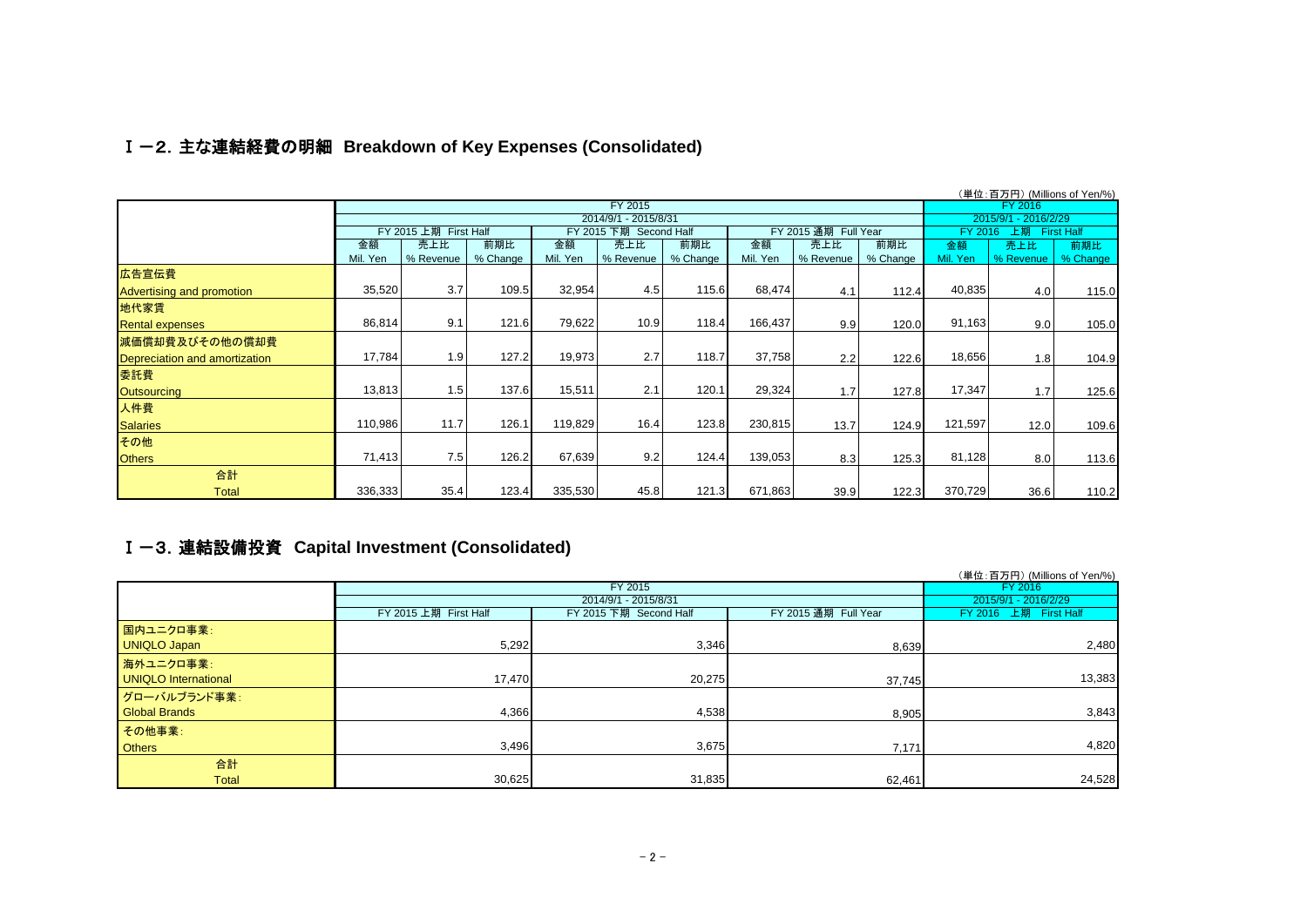### Ⅰ-4.出退店の状況 **Store Numbers by Operations (Consolidated)**

### (1)部門別出退店 **Store Numbers by Operations** (単位:店舗)

 $($  $C_{\text{tot}})$ 

|  |                                                                     | FY2015                                                                                          |                          |             |              |                |                |               |             |                |                  |               |             | (OIUIES)<br>FY 2016<br>2015/9/1 - 2016/2/29 |                |                       |             |
|--|---------------------------------------------------------------------|-------------------------------------------------------------------------------------------------|--------------------------|-------------|--------------|----------------|----------------|---------------|-------------|----------------|------------------|---------------|-------------|---------------------------------------------|----------------|-----------------------|-------------|
|  |                                                                     | 2014/9/1 - 2015/8/31<br>FY 2015 上期 First Half<br>FY 2015 下期 Second Half<br>FY 2015 通期 Full Year |                          |             |              |                |                |               |             |                |                  |               |             |                                             |                | FY 2016 上期 First Half |             |
|  |                                                                     | 出店数                                                                                             | 退店数                      | 純増減         | 期末数          | 出店数            | 退店数            | 純増減           | 期末数         | 出店数            | 退店数              | 純増減           | 期末数         | 出店数                                         | 退店数            | 純増減                   | 期末数         |
|  |                                                                     | <b>Stores</b>                                                                                   | <b>Stores</b>            | Net         | Term         | <b>Stores</b>  | <b>Stores</b>  | <b>Net</b>    | Term        | <b>Stores</b>  | <b>Stores</b>    | <b>Net</b>    | Term        | <b>Stores</b>                               | <b>Stores</b>  | <b>Net</b>            | <b>Term</b> |
|  |                                                                     |                                                                                                 | Opened   Closed   Change |             | End          | Opened         |                | Closed Change | End         | Opened         |                  | Closed Change | End         | <b>Opened</b>                               |                | Closed Change         | End         |
|  | ユニクロ事業合計<br><b>Total - UNIQLO Operations</b>                        | 119                                                                                             | 46                       | $+73$       | 1,558        | 108            | 27             | $+81$         | 1,639       | 227            | 73               | $+154$        | 1,639       | 130                                         | 35             | $+95$                 | 1,734       |
|  | 国内ユニクロ事業:※                                                          |                                                                                                 |                          |             |              |                |                |               |             |                |                  |               |             |                                             |                |                       |             |
|  | <b>UNIQLO Japan</b>                                                 | 27                                                                                              | 37                       | $-10$       | 842          | 18             | 19             | $-1$          | 841         | 45             | 56               | $-11$         | 841         | 26                                          | 23             | $+3$                  | 844         |
|  | 直営店                                                                 |                                                                                                 |                          |             |              |                |                |               |             |                |                  |               |             |                                             |                |                       |             |
|  | Directly-run stores<br>大型店                                          | 20                                                                                              | 37                       | $-17$       | 814          | 16             | 19             | $-3$          | .811        | 36             | 56               | $-20$         | 811         | 17                                          | 23             | -6                    | 805         |
|  | Large-scale                                                         | 10                                                                                              | 6                        | $+4$        | 203          | 5              | $\mathbf 0$    | $+5$          | 208         | 15             | $6 \overline{6}$ | $+9$          | 208         | 5                                           | 9              | $-4$                  | 204         |
|  | 標準店等                                                                |                                                                                                 |                          |             |              |                |                |               |             |                |                  |               |             |                                             |                |                       |             |
|  | Standard and others<br>フランチャイズ店舗                                    | 10                                                                                              | 31                       | $-21$       | 611          | 11             | 19             | $-8$          | 603         | 21             | 50               | $-29$         | 603         | 12                                          | 14             | $-2$                  | 601         |
|  | <b>Franchise stores</b>                                             | $\overline{7}$                                                                                  | $\Omega$                 | $+7$        | 28           | $\overline{2}$ | $\mathbf 0$    | $+2$          | 30          | 9              | $\Omega$         | $+9$          | 30          | 9                                           | $\mathbf 0$    | $+9$                  | 39          |
|  | 海外ユニクロ事業:                                                           |                                                                                                 |                          |             |              |                |                |               |             |                |                  |               |             |                                             |                |                       |             |
|  | <b>UNIQLO International</b>                                         | 92                                                                                              | 9                        | $+83$       | 716          | 90             | 8              | $+82$         | 798         | 182            | 17               | $+165$        | 798         | 104                                         | 12             | $+92$                 | 890         |
|  | 中国 China                                                            | 40                                                                                              | 6                        | $+34$       | 340          | 51             | $\overline{4}$ | $+47$         | 387         | 91             | 10               | $+81$         | 387         | 54                                          | 5              | $+49$                 | 436         |
|  | 香港 Hong Kong                                                        | 3                                                                                               | $\mathbf 1$              | $+2$        | 24           | $\mathbf{1}$   | $\mathbf 0$    | $+1$          | 25          | $\overline{4}$ | $\mathbf{1}$     | $+3$          | 25          | 0                                           | $\mathbf 0$    | $\mathbf 0$           | 25          |
|  | 台湾 Taiwan                                                           | 5                                                                                               | $\mathbf 0$              | $+5$        | 51           | $\overline{4}$ | $\mathbf 0$    | $+4$          | 55          | 9              | $\overline{0}$   | $+9$          | 55          | 4                                           | $\mathbf 0$    | $+4$                  | 59          |
|  | 韓国 Korea                                                            | 8                                                                                               | $\overline{2}$           | $+6$        | 139          | 18             | $\overline{2}$ | $+16$         | 155         | 26             | $\overline{4}$   | $+22$         | 155         | 10                                          | $\overline{2}$ | $+8$                  | 163         |
|  | シンガポール Singapore                                                    | $\overline{4}$                                                                                  | $\mathbf 0$              | +4          | 22           | 1              | $\mathbf 0$    | $+1$          | 23          | 5              | $\mathbf 0$      | $+5$          | 23          |                                             | $\mathbf 0$    | $+1$                  | 24          |
|  | マレーシア Malaysia                                                      | 3                                                                                               | $\Omega$                 | $+3$        | 24           | $\mathbf{1}$   | $\mathbf 0$    | $+1$          | 25          | $\overline{4}$ | $\mathbf 0$      | $+4$          | 25          | 8                                           | $\mathbf 0$    | $+8$                  | 33          |
|  | タイ Thailand                                                         | $\mathbf{1}$                                                                                    | $\mathbf 0$              | $+1$        | 21           | 3              | $\mathbf{1}$   | $+2$          | 23          | $\overline{4}$ | $\mathbf{1}$     | $+3$          | 23          | $\overline{7}$                              | $\mathbf 0$    | $+7$                  | 30          |
|  | フィリピン Philippines                                                   | 6                                                                                               | $\mathbf{O}$             | $+6$        | 22           | $\mathbf{1}$   | $\pmb{0}$      | $+1$          | 23          | $\overline{7}$ | $\mathbf 0$      | $+7$          | 23          | $\overline{4}$                              | $\mathsf 0$    | $+4$                  | 27          |
|  | インドネシア Indonesia                                                    | $\overline{2}$                                                                                  | $\mathbf{O}$             | $+2$        | 6            | $\overline{2}$ | $\mathbf 0$    | $+2$          | 8           | $\overline{4}$ | $\mathbf 0$      | $+4$          | 8           | $\overline{1}$                              | $\mathbf 0$    | $+1$                  | 9           |
|  | オーストラリア Australia                                                   | 3                                                                                               | $\mathbf 0$              | $+3$        | 4            | $\overline{2}$ | 0              | $+2$          | 6           | 5              | $\mathbf 0$      | $+5$          | 6           | 3                                           | $\mathbf 0$    | $+3$                  | 9           |
|  | 米国 USA                                                              | 14                                                                                              | $\mathbf 0$              | $+14$       | 39           | 3              | $\pmb{0}$      | $+3$          | 42          | 17             | $\pmb{0}$        | $+17$         | 42          | 6                                           | $\sqrt{4}$     | $+2$                  | 44          |
|  | 英国 UK                                                               | $\mathbf{0}$                                                                                    | $\mathbf 0$              | $\mathbf 0$ | 10           | $\mathbf 0$    | $\mathbf{1}$   | $-1$          | 9           | $\mathbf 0$    | $\mathbf{1}$     | $-1$          | 9           | $\mathbf 0$                                 | $\mathbf 0$    | $\mathbf 0$           |             |
|  | フランス France                                                         | $\overline{2}$                                                                                  | $\mathbf 0$              | $+2$        | 8            | $\mathbf 0$    | 0              | $\mathbf 0$   | 8           | $\overline{2}$ | $\mathbf 0$      | $+2$          | 8           | $\overline{2}$                              | $\mathsf 0$    | $+2$                  | 10          |
|  | ロシア Russia                                                          | $\mathbf{1}$                                                                                    | $\mathbf 0$              | $+1$        | 5            | 3              | 0              | $+3$          | 8           | $\overline{4}$ | $\mathbf 0$      | $+4$          | 8           | $\overline{2}$                              | $\mathbf{1}$   | $+1$                  | 9           |
|  | ドイツ Germany                                                         | $\mathbf{0}$                                                                                    | $\mathbf 0$              | $\mathbf 0$ | $\mathbf{1}$ | 0              | 0              | $\mathbf 0$   |             | $\mathbf 0$    | $\mathbf 0$      | $\mathbf 0$   |             | $\mathbf{1}$                                | $\mathbf 0$    | $+1$                  |             |
|  | ベルギー Belgium<br>グローバルブランド事業:                                        | $\mathbf 0$                                                                                     | $\mathsf{O}\xspace$      | $\mathbf 0$ | $\mathbf 0$  | $\pmb{0}$      | $\pmb{0}$      | $\mathbf 0$   | $\mathbf 0$ | $\mathbf 0$    | $\pmb{0}$        | $\mathbf 0$   | $\mathbf 0$ | $\overline{1}$                              | $\mathsf 0$    | $+1$                  | 1           |
|  | <b>Global Brands</b>                                                | 69                                                                                              | 23                       | $+46$       | 1,314        | 63             | 38             | $+25$         | 1,339       | 132            | 61               | $+71$         | 1,339       | 53                                          | 40             | $+13$                 | 1,352       |
|  | ジーユー事業<br>GU                                                        | 28                                                                                              | 9                        | $+19$       | 295          | 32             | 8              | $+24$         | 319         | 60             | 17               | $+43$         | 319         | 28                                          | 8              | $+20$                 | 339         |
|  | セオリー事業 ※<br>Theory                                                  | 36                                                                                              | 7                        | $+29$       | 489          | 27             | 12             | $+15$         | 504         | 63             | 19               | $+44$         | 504         | 16                                          | 6              | $+10$                 | 514         |
|  | コントワー・デ・コトニエ事業<br>⋇<br><b>Comptoir des Cotonniers</b>               | 5                                                                                               |                          | $+1$        | 375          | $\overline{4}$ | 11             | $-7$          | 368         | 9              | 15               | -6            | 368         | 6                                           | 16             | $-10$                 | 358         |
|  | プリンセス タム・タム事業<br>☀<br>Princesse tam.tam                             | $\mathbf{0}$                                                                                    | 1                        | $-1$        | 151          | $\mathbf 0$    | 6              | $-6$          | 145         | $\mathbf 0$    | $\overline{7}$   | $-7$          | 145         | 3                                           | 8              | $-5$                  | 140         |
|  | J Brand事業<br>J Brand                                                | $\mathbf{0}$                                                                                    | $\overline{2}$           | $-2$        | 4            | $\mathbf 0$    | $\mathbf{1}$   | $-1$          | 3           | $\mathbf 0$    | 3                | $-3$          | 3           | $\mathbf 0$                                 | $\overline{2}$ | $-2$                  | 1           |
|  | 総合計<br><b>Grand Total</b><br>(注) ミーナ事業、グラミンユニクロ事業は含まない ※フランチャイズ店は含む | 188                                                                                             | 69                       | $+119$      | 2,872        | 171            | 65             | $+106$        | 2.978       | 359            | 134              | $+225$        | 2.978       | 183                                         | 75             | $+108$                | 3,086       |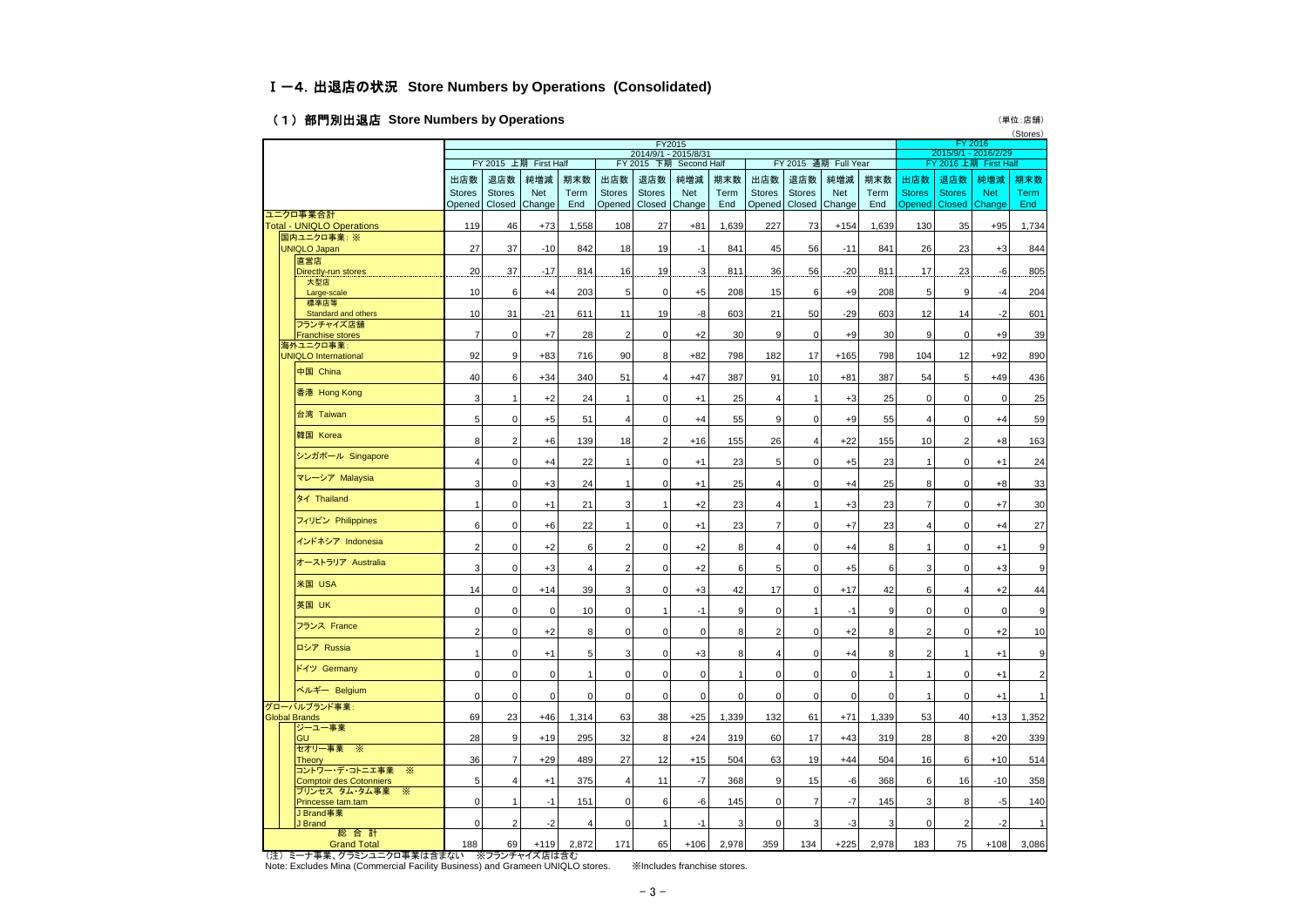#### (2)期末売場面積(㎡) **Total sales floor space at term end (**㎡**)**

|                     |                                    |                       | FY 2016   |                      |
|---------------------|------------------------------------|-----------------------|-----------|----------------------|
|                     |                                    | 2014/9/1 - 2015/8/31  |           | 2015/9/1 - 2016/2/29 |
|                     | 上期<br><b>First Half</b><br>FY 2015 | FY 2016 上期 First Half |           |                      |
| 国内ユニクロ事業:           |                                    |                       |           |                      |
| <b>UNIQLO Japan</b> | 733,718                            | 739.570               | 739.570   | 732,736              |
| その他事業:              |                                    |                       |           |                      |
| <b>Others</b>       | ,175,089                           | 1,290,461             | 1,290,461 | 1,377,646            |
| 合計                  |                                    |                       |           |                      |
| Total               | ,908,807                           | 2,030,031             | 2,030,031 | 2,110,382            |

(注) 期末売場面積は、直営店のみ記載しております。

Note: Total sales floor space includes only directly-run stores.

### Ⅰ-5.期末従業員の状況 **Number of Employees at Term End (Consolidated)**

|                            |         |                  |                   |         |                      |             |         |                  |                  |                          |                      | (単位:人)<br>(Employees/%) |
|----------------------------|---------|------------------|-------------------|---------|----------------------|-------------|---------|------------------|------------------|--------------------------|----------------------|-------------------------|
|                            |         |                  |                   |         | FY2015               |             |         |                  |                  |                          | FY 2016              |                         |
|                            |         |                  |                   |         | 2014/9/1 - 2015/8/31 |             |         |                  |                  |                          | 2015/9/1 - 2016/2/29 |                         |
|                            | FY 2015 | 上期               | <b>First Half</b> | FY 2015 | 下期                   | Second Half | FY 2015 | 通期               | <b>Full Year</b> | FY 2016<br>上期 First Half |                      |                         |
|                            | 人数      | 増減数<br>Increase/ | 前年比<br>%          | 人数      | 増減数<br>Increase/     | 前年比<br>%    | 人数      | 増減数<br>Increase/ | 前期比<br>%         | 人数                       | 増減数<br>Increase/     | 前年比<br>%                |
|                            | Number  | Decrease         | Change            | Number  | Decrease             | Change      | Number  | Decrease         | Change           | Number                   | <b>Decrease</b>      | Change                  |
| (a)<br>国内ユニクロ事業            |         |                  |                   |         |                      |             |         |                  |                  |                          |                      |                         |
| <b>UNIQLO Japan</b>        |         |                  |                   |         |                      |             |         |                  |                  |                          |                      |                         |
| 社員                         |         |                  |                   |         |                      |             |         |                  |                  |                          |                      |                         |
| <b>Full-time employees</b> | 5,857   | 2,493            | 174.1             | 11,424  | 5,567                | 195.0       | 11,424  | 7,242            | 273.2            | 12,696                   | 6,839                | 216.8                   |
| 準社員・アルバイト                  |         |                  |                   |         |                      |             |         |                  |                  |                          |                      |                         |
| Part-time employees        | 18,461  | 436              | 102.4             | 16,224  | $-2,237$             | 87.9        | 16,224  | $-1,484$         | 91.6             | 13,214                   | $-5,247$             | 71.6                    |
| 国内ユニクロ事業 計                 |         |                  |                   |         |                      |             |         |                  |                  |                          |                      |                         |
| Total - UNIQLO Japan       | 24,318  | 2,929            | 113.7             | 27,648  | 3,330                | 113.7       | 27,648  | 5,758            | 126.3            | 25,910                   | 1,592                | 106.5                   |
| (b) その他事業                  |         |                  |                   |         |                      |             |         |                  |                  |                          |                      |                         |
| <b>Others</b>              |         |                  |                   |         |                      |             |         |                  |                  |                          |                      |                         |
| 社員                         |         |                  |                   |         |                      |             |         |                  |                  |                          |                      |                         |
| <b>Full-time employees</b> | 28.646  | 5.702            | 124.9             | 30.222  | 1,576                | 105.5       | 30,222  | 3,956            | 115.1            | 30,363                   | 1,717                | 106.0                   |
| 準社員・アルバイト                  |         |                  |                   |         |                      |             |         |                  |                  |                          |                      |                         |
| Part-time employees        | 10,333  | 2,621            | 134.0             | 10.995  | 662                  | 106.4       | 10,995  | 2,998            | 137.5            | 14,128                   | 3,795                | 136.7                   |
| その他事業 合計                   |         |                  |                   |         |                      |             |         |                  |                  |                          |                      |                         |
| <b>Total - Others</b>      | 38.979  | 8.323            | 127.1             | 41.217  | 2.238                | 105.7       | 41.217  | 6,954            | 120.3            | 44.491                   | 5,512                | 114.1                   |
| $\left( 6 \right)$<br>合計   |         |                  |                   |         |                      |             |         |                  |                  |                          |                      |                         |
| <b>Total</b>               |         |                  |                   |         |                      |             |         |                  |                  |                          |                      |                         |
| 社員                         |         |                  |                   |         |                      |             |         |                  |                  |                          |                      |                         |
| <b>Full-time employees</b> | 34,503  | 8,195            | 131.2             | 41,646  | 7,143                | 120.7       | 41,646  | 11,198           | 136.8            | 43,059                   | 8,556                | 124.8                   |
| 準社員・アルバイト                  |         |                  |                   |         |                      |             |         |                  |                  |                          |                      |                         |
| Part-time employees        | 28,794  | 3,057            | 111.9             | 27,219  | $-1,575$             | 94.5        | 27,219  | 1,514            | 105.9            | 27,342                   | $-1,452$             | 95.0                    |
| 総合計                        |         |                  |                   |         |                      |             |         |                  |                  |                          |                      |                         |
| <b>Grand Total</b>         | 63.297  | 11,252           | 121.6             | 68.865  | 5,568                | 108.8       | 68.865  | 12,712           | 122.6            | 70,401                   | 7.104                | 111.2                   |

(注) 準社員・アルバイト数については、就労時間実績に基づき、1日8時間労働の常勤雇用者に相当する人数に換算して表示しております。

Note: The numbers of part-time employees have been adjusted to be comparable to the full-time employment (8 hours working per day).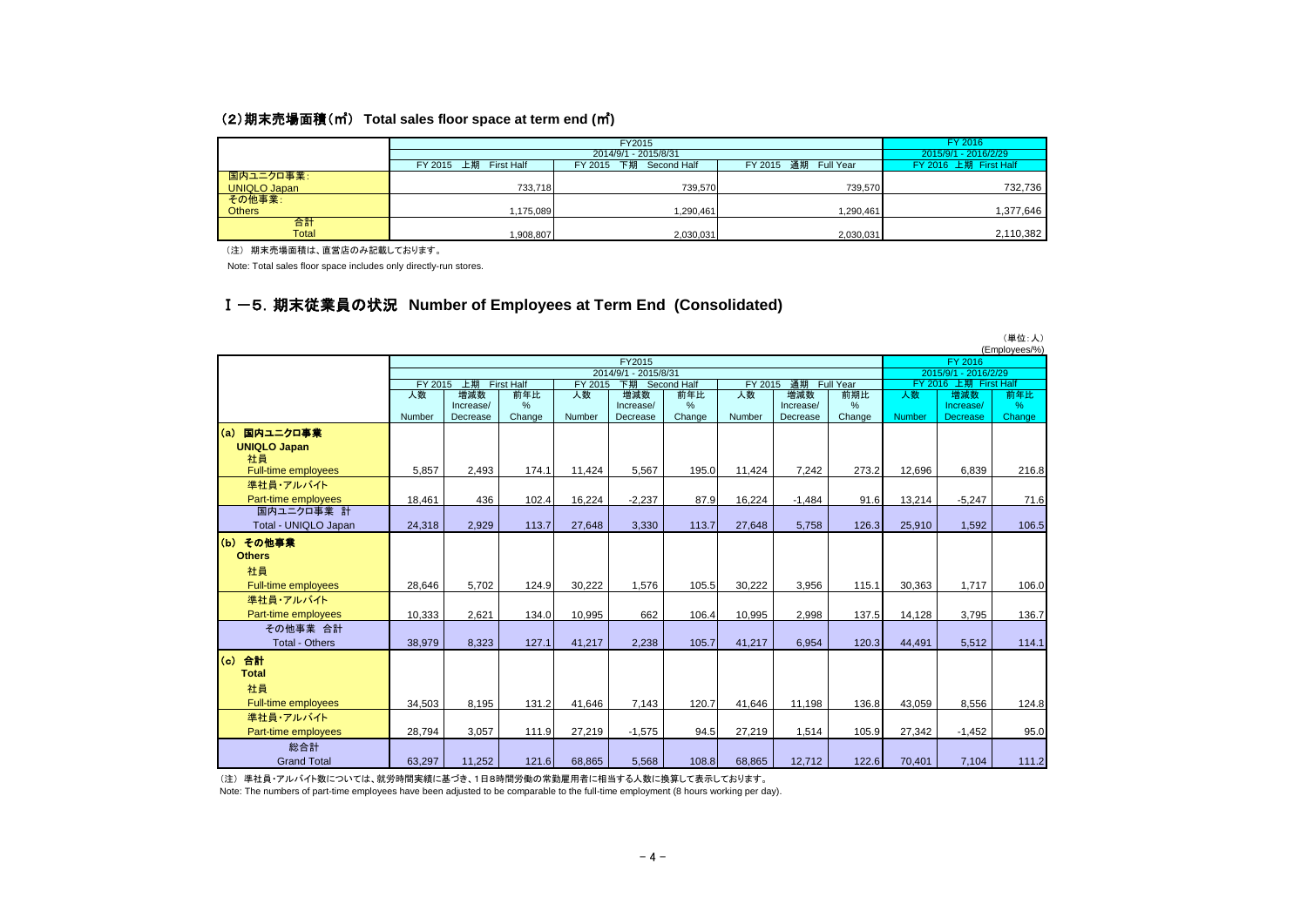Ⅰ-6.大株主状況 (**2016**年**2**月**29**日現在)  **Principal Shareholders (As of February 29, 2016)**

| 株主名                                                  | 持株数(株)                  | 持株比率(%)                    |
|------------------------------------------------------|-------------------------|----------------------------|
| Name                                                 | <b>Number of Shares</b> | % of Total Shares in Issue |
| 柳井 正                                                 |                         |                            |
| Tadashi Yanai                                        | 22,987,284              | 21.67%                     |
| 日本マスタートラスト信託銀行株式会社(信託ロ)                              |                         |                            |
| The Master Trust Bank of Japan, Ltd. (Trust account) | 13,300,800              | 12.54%                     |
| 日本トラスティ・サービス信託銀行株式会社(信託口)                            |                         |                            |
| Japan Trustee Services Bank, Ltd. (Trust account)    | 10,089,300              | 9.51%                      |
| テイテイワイマネージメントビーヴイ                                    |                         |                            |
| <b>TTY Management B.V.</b>                           | 5,310,000               | 5.01%                      |
| 柳井 一海                                                |                         |                            |
| Kazumi Yanai                                         | 4,781,808               | 4.51%                      |
| 柳井 康治                                                |                         |                            |
| Koji Yanai                                           | 4,780,600               | 4.51%                      |
| 有限会社Fight&Step                                       |                         |                            |
| Fight & Step Co., Ltd.                               | 4,750,000               | 4.48%                      |
| 資産管理サービス信託銀行株式会社                                     |                         |                            |
| Trust & Custody Services Bank, Ltd.                  | 4,175,518               | 3.94%                      |
| 株式会社ファーストリテイリング                                      |                         |                            |
| <b>FAST RETAILING CO., LTD.</b>                      | 4,117,463               | 3.88%                      |
| 有限会社MASTERMIND                                       |                         |                            |
| MASTERMIND Co., Ltd.                                 | 3,610,000               | 3.40%                      |

Ⅰ-7.所有者別株式分布状況 (**2016**年**2**月**29**日現在) **Breakdown of Holdings by Shareholder Type (As of February 29, 2016)**

| 所有者<br>Type of Shareholder                | 株主数(名)<br>Number of Shareholders | 株式数(千株)<br>Number of Shares<br>$(1,000 \text{ shares})$ | 構成比(%)<br>% Share |
|-------------------------------------------|----------------------------------|---------------------------------------------------------|-------------------|
| 個人·その他                                    |                                  |                                                         |                   |
| Japanese individuals, others              | 8,312                            | 40.706                                                  | 38.37%            |
| 金融機関                                      |                                  |                                                         |                   |
| Japanese financial institutions           | 71                               | 28,598                                                  | 26.96%            |
| 外国人                                       |                                  |                                                         |                   |
| <b>Foreign investors</b>                  | 661                              | 22.918                                                  | 21.61%            |
| 事業会社・その他法人                                |                                  |                                                         |                   |
| Other Japanese companies and corporations | 145                              | 8.665                                                   | 8.17%             |
| 証券会社                                      |                                  |                                                         |                   |
| Japanese securities companies             | 55                               | 5,184                                                   | 4.89%             |
| 合計                                        |                                  |                                                         |                   |
| <b>Total</b>                              | 9,244                            | 106.073                                                 | 100.00%           |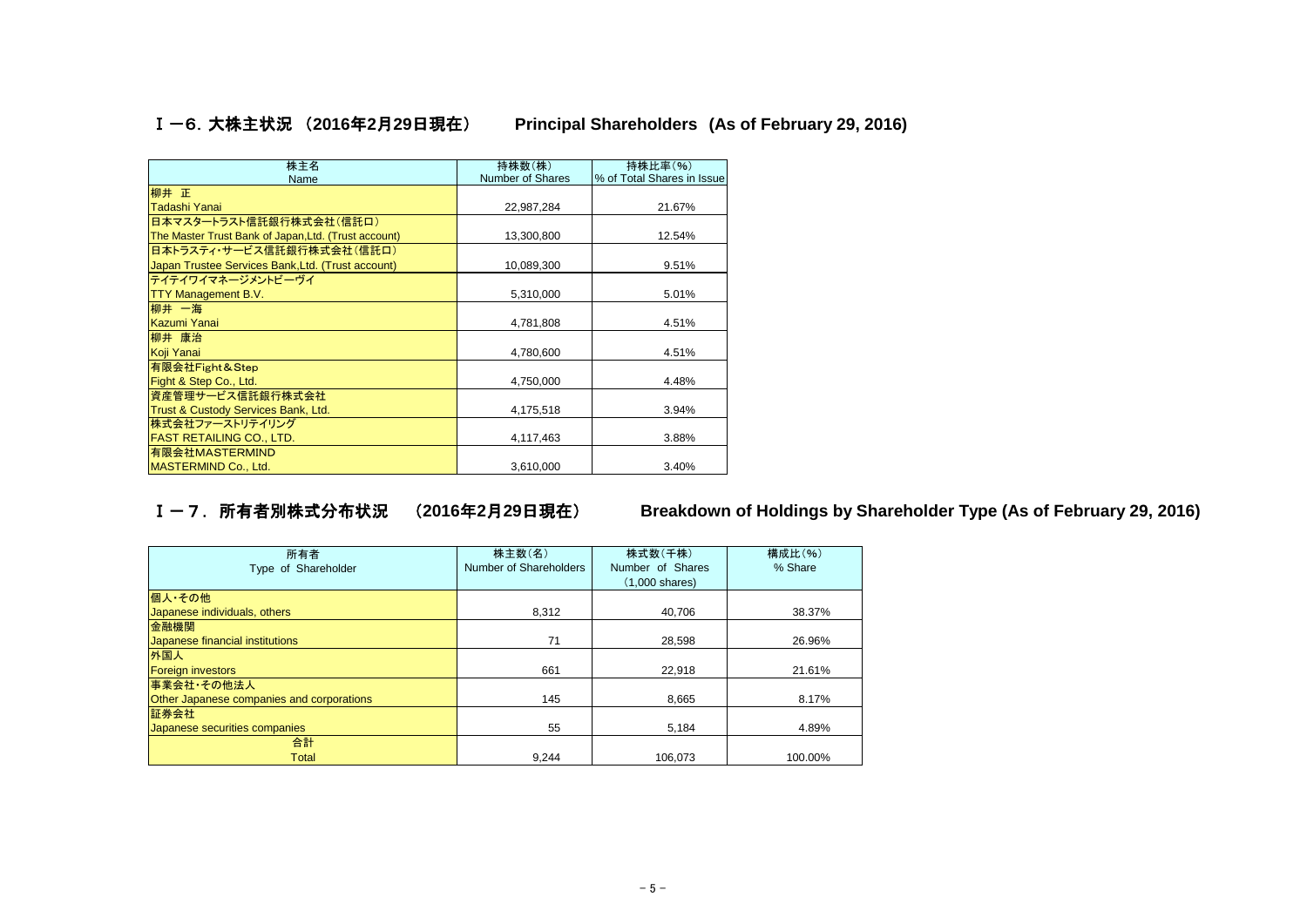## Ⅱ-1.国内ユニクロ事業 主要経営指標 **Management Indicator**(**UNIQLO Japan**)

|                                                  | FY 2014                | FY2015                 |                         | FY 2016                |
|--------------------------------------------------|------------------------|------------------------|-------------------------|------------------------|
|                                                  | 2013/9/1 - 2014/2/28   | 2014/9/1 - 2015/8/31   |                         | 2015/9/1 - 2016/2/29   |
|                                                  | FY 2014 上期 First Half  | FY 2015 上期 First Half  | 通期 Full Year<br>FY 2015 | FY 2016 上期 First Half  |
| 直営店商品売上高 ※                                       | 384,005,302千円          | 424,616,644千円          | 729,371,445千円           | 414,009,267千円          |
| Net sales of merchandise at directly-run stores  | Thousands of Yen       | Thousands of Yen       | Thousands of Yen        | Thousands of Yen       |
| (既存店伸率)                                          |                        |                        |                         |                        |
| (Increase at same stores)                        | $+2.2%$                | $+8.4%$                | $+6.2%$                 | $-1.9%$                |
| 平均稼動人員                                           |                        |                        |                         |                        |
| Average number of employees                      | 21,669 人               | 23,061 人               | 23,373 人                | 25,692 人               |
| 1人当たり売上高                                         | 17,721 千円              | 18,413 千円              | 31,206 千円               | 16,114 千円              |
| Net sales per employee                           | Thousands of Yen       | Thousands of Yen       | Thousands of Yen        | Thousands of Yen       |
| 平均稼動売場面積                                         |                        |                        |                         |                        |
| Average retail floor space                       | 729,397 m <sup>2</sup> | 744,485 m <sup>2</sup> | 740,177 m <sup>2</sup>  | 733,678 m <sup>2</sup> |
| 期末売場面積                                           |                        |                        |                         |                        |
| Total floor space at term end                    | 723,791 m <sup>2</sup> | 733,718 m <sup>2</sup> | 739,570 m <sup>2</sup>  | 732,736 m <sup>2</sup> |
| 1m当たり売上高                                         | 526 千円                 | 570 千円                 | 985 千円                  | 564 千円                 |
| Net sales per square meter of retail floor space | Thousands of Yen       | Thousands of Yen       | Thousands of Yen        | Thousands of Yen       |
| 1㎡当たり期末在庫                                        | 95 千円                  | 111 千円                 | 103 千円                  | 104 千円                 |
| Inventory per square meter at end of term        | Thousands of Yen       | Thousands of Yen       | Thousands of Yen        | Thousands of Yen       |
| 平均稼動店舗数                                          |                        |                        |                         |                        |
| Average number of stores in operation            | 853.4                  | 831.1                  | 820.6                   | 807.1                  |
| 1店当たり売上高                                         | 449,961 千円             | 510,934 千円             | 888,816 千円              | 512,991 千円             |
| Net sales per store                              | Thousands of Yen       | Thousands of Yen       | Thousands of Yen        | Thousands of Yen       |
| 1店当たり期末在庫                                        | 83.052 千円              | 92,466 千円              | 93.949 千円               | 94,775 千円              |
| Inventory per store at end of term               | Thousands of Yen       | Thousands of Yen       | Thousands of Yen        | Thousands of Yen       |
| 1店当たり売場面積                                        |                        |                        |                         |                        |
| Shopfloor area per store                         | 871 m <sup>2</sup>     | $901 \text{ m}^2$      | 912 m <sup>2</sup>      | $910 \text{ m}^2$      |

※直営店商品売上高には通販販売による商品売上を含めておりません。

※Net sales of merchandise at directly-run stores in the above table exclude online sales.